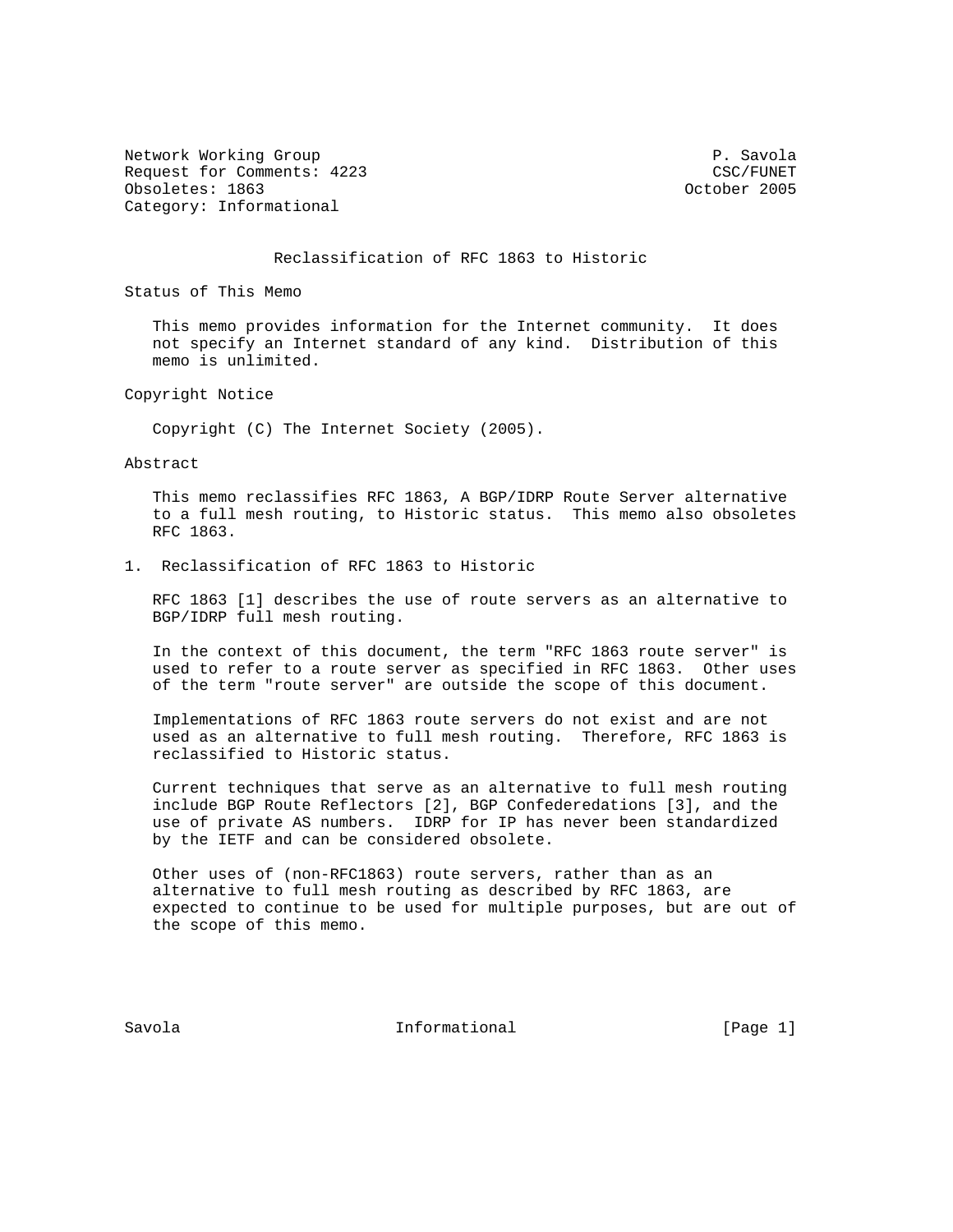2. Acknowledgements

 Jeffrey Haas, John Scudder, Paul Jakma, and Yakov Rekhter provided useful background information for the creation of this memo. Scott Bradner, Jeffrey Haas, and Yakov Rekhter provided substantial feedback during the WG last call.

3. Security Considerations

Reclassifying RFC 1863 has no security considerations.

- 4. References
- 4.1. Normative References
	- [1] Haskin, D., "A BGP/IDRP Route Server alternative to a full mesh routing", RFC 1863, October 1995.
- 4.2. Informative References
	- [2] Bates, T., Chandra, R., and E. Chen, "BGP Route Reflection An Alternative to Full Mesh IBGP", RFC 2796, April 2000.
	- [3] Traina, P., McPherson, D., and J. Scudder, "Autonomous System Confederations for BGP", RFC 3065, February 2001.

Author's Address

 Pekka Savola CSC/FUNET Espoo Finland

EMail: psavola@funet.fi

Savola **Informational** Informational [Page 2]